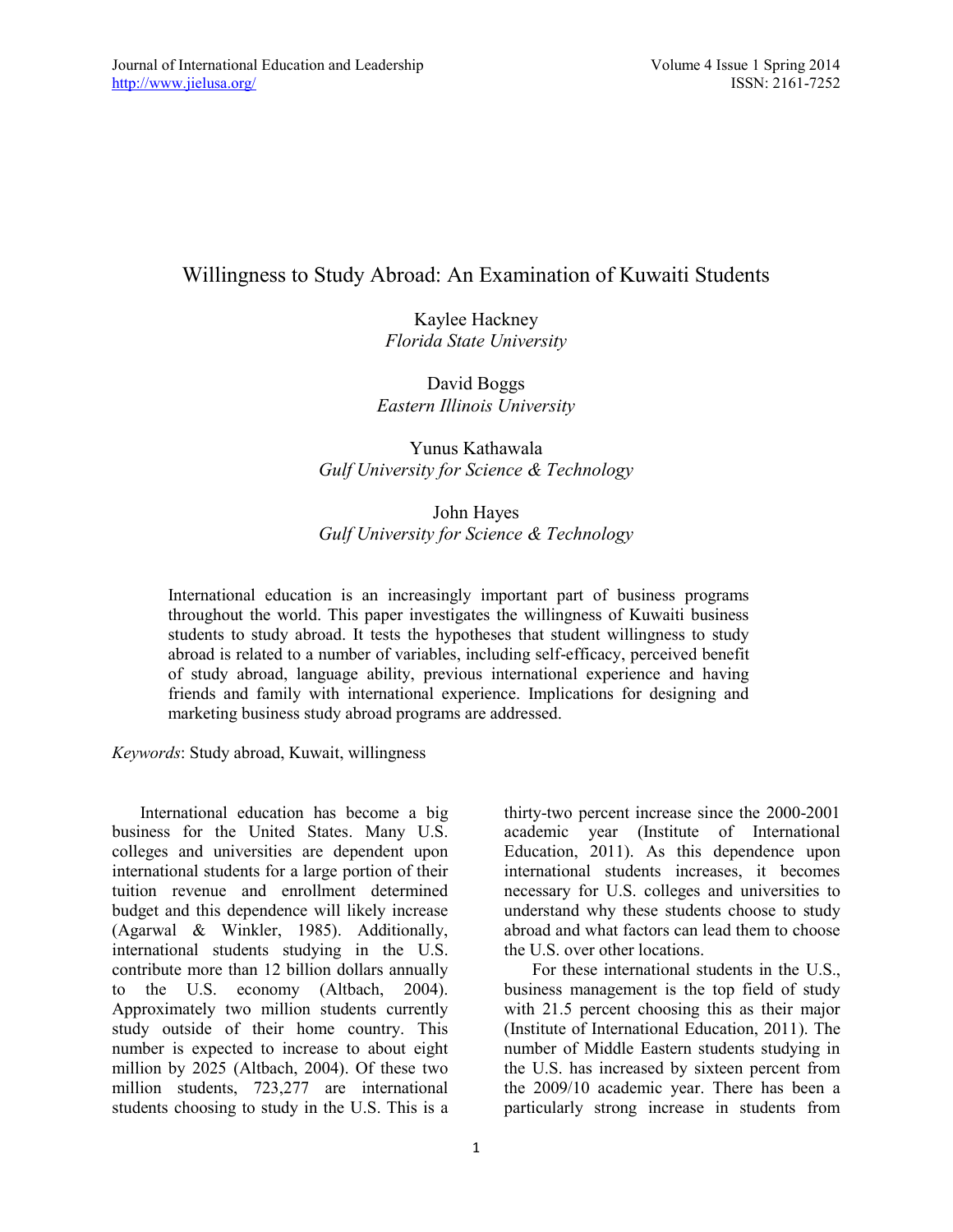Qatar, UAE, Iran, Saudi Arabia, and Kuwait (Institute of International Education, 2010). This paper focuses on Kuwaiti business students and their willingness to study abroad.

#### **BACKGROUND AND LITERATURE REVIEW**

## **Background**

In recent years, Kuwait has been taking significant steps toward investing in education. Private higher education was banned in Kuwait for more than three decades. Kuwait University, a state owned university, was the only option for students who wanted to earn a college degree in Kuwait. However, as the number of Kuwaiti students demanding a college education grew to approximately 1 million in the 1990s, Kuwait University could not keep up (Mills, 2009).

About a decade ago, Kuwait lifted their ban on private higher education but not without several requirements for the private investors wishing to develop their own universities. One requirement is that all new private universities must have a foreign partner university. Since this policy has been put into place, there have been eight new universities and nine more have been authorized to open in the next few years (Mills, 2009). Several recognizable U.S. universities are paired with the private Kuwaiti institutions. For example the University of Missouri at St. Louis is paired with the Gulf University for Science and Technology and Dartmouth is paired with the American University of Kuwait. This pairing could be helping Kuwaiti students gain a recognition and connection to American universities making international study in the U.S. more comfortable and enticing.

The number of Kuwaiti students leaving the country in order to continue their education continues to increase (Oxford Business Group, 2011). More than two thousand Kuwaiti students are studying in the U.K. and this number has been steadily increasing since 2004. Additionally, the number of Kuwaiti students studying in the U.S. has increase by 22.8 percent between the 2009/10 school year and the 2010/11 school year (Institute of International Education, 2011). This growth is unlikely to slow. More than three thousand students attended the annual Kuwait Study Abroad Fair

in February of 2011 and more than 3800 applications were received for 1800 study abroad positions (Oxford Business Group, 2011). This growth could be driven by the November 2010 government policy change. Moudi Al Humoud, then minister of education, announced that salaries for study abroad students would be increased by 20%. Moudi Al Humoud announced at the  $27<sup>th</sup>$  annual conference of the American Branch of NUKS that "We look at any increase as an investment in the human factor and our students deserve more."

## **Literature Review**

As study abroad has continued to increase in popularity, there has been an increase in the literature seeking to explain it. Hackney, Boggs, and Borozan (2012) conducted a study on the willingness of American business students to study abroad. Based on a survey of over 300 students from a Midwestern university, they concluded that students are more willing to study abroad short-term than they are long-term. They also found that personal, situational, and locational variables influence students' willingness to study abroad. Surprisingly, results showed no relationship between having taken an international business course and willingness to study abroad. The current paper is meant extend Hackney et al.'s (2012) research by examining Kuwaiti business students' willingness to study abroad.

Salisbury, Umbach, Paulsen and Pascarella (2009) focused on the choice process of students' intent to study abroad. By applying both student choice theory (Paulsen & St. John, 2002; St. John & Asker, 2001) and Laura Perna's (2006) integrated model to predict college choice, they found that socioeconomic status, social capital, and cultural capital influence students' intent to study abroad. They also concluded that females were more likely to study abroad than males.

Kim and Goldstein (2005) compared students who intended to study abroad and students who did not intend to study abroad. They observed different aspects of intercultural attitudes including ethnocentrism, apprehension of intercultural communication, interest and competence in languages, prejudice, ambiguity tolerance, and expectations about study-abroad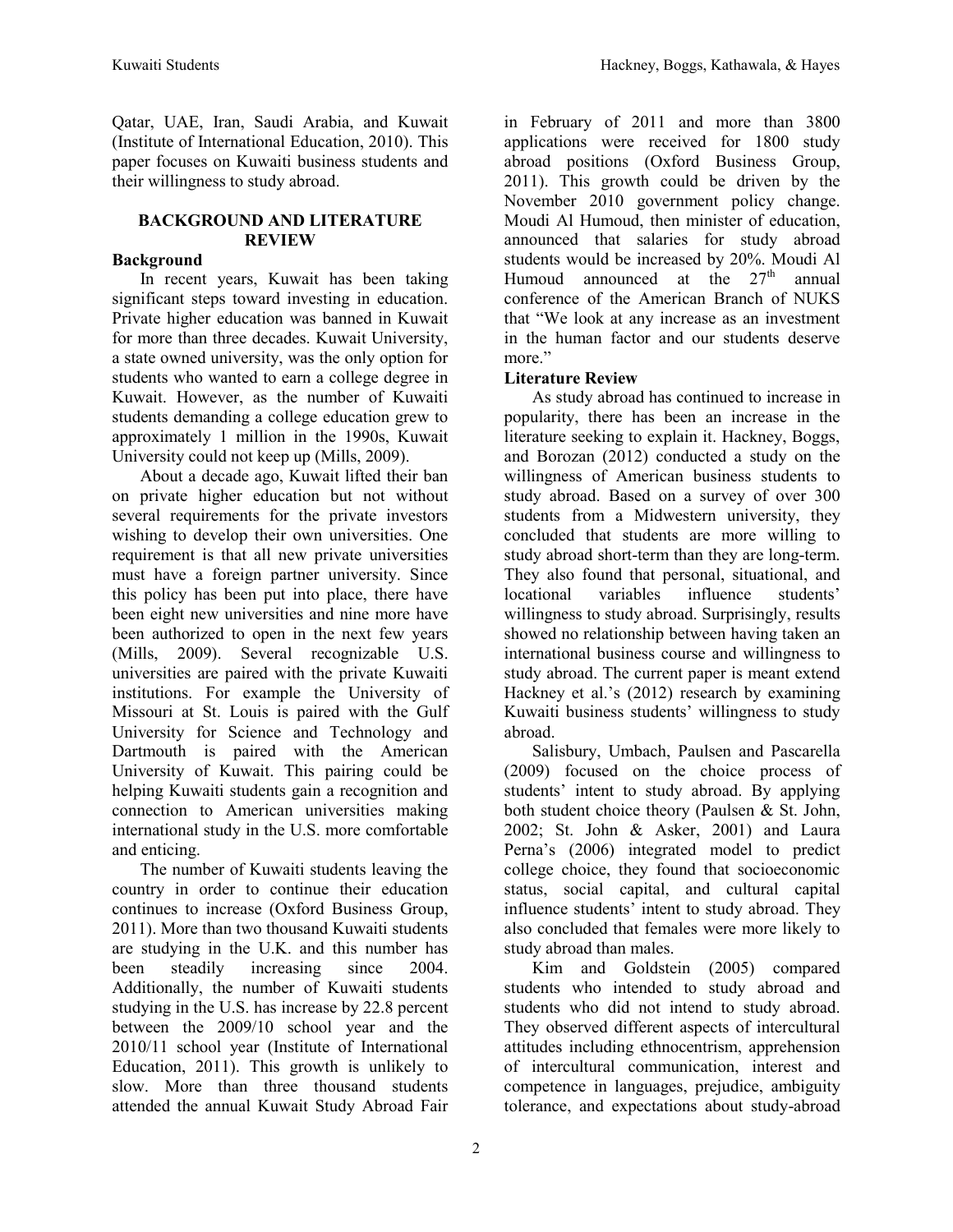programs. They found that the students who intended to study abroad had lower levels of ethnocentrism and were less apprehensive about communicating with other cultures than those students who did not intend to study abroad. Additionally, students intending to study abroad were more interested in foreign language study. The authors suggested that in order to increase student interest in study abroad, universities should seek to reduce ethnocentrism and intercultural communication apprehension**.** They also suggested that universities could implement programs that would communicate the value of foreign language study to students.

Toncar, Reid, & Anderson (2005), also examined the differences between two groups of students by studying business students' and nonbusiness students' motivations to study abroad. They found that business students were more pragmatic, more concerned about financial costs, and more concerned about how participating in a study abroad program would impact graduation and future career opportunities. However, the program preferences for each group of students were very similar. The authors concluded that although motivations may differ between business and nonbusiness students, universities could develop programs to satisfy both groups simultaneously.

Using expectancy theory, Sánchez, Fornerino, and Zhang (2006), analyzed the relationship between student motivations and intentions to study abroad. Their study focused on U.S., Chinese, and French business students studying in their home country. Results showed that the same four barriers existed for each nationality; familial, financial, psychological, and social. There were also similarities in motivations, however the authors suggested that while the students were encouraged and discouraged to study abroad by similar stimuli, the specific composition of these stimuli differed in different countries.

Relyea, Cocchiara, and Studdard (2008) also applied expectancy theory to examine students' motivations to study abroad. They specifically studied students' motivations in regard to risk propensity and perceived value. They found that risk propensity has a direct relationship with the likelihood to engage in an international experience and that the perceived career value

moderates this relationship. This suggests that motivating students to study abroad is both complex and challenging. The authors propose that universities should take responsibility and provide its students with a global education that teaches them the value of an international experience. Furthermore, the authors suggest that university administrators could help mitigate the risk students perceive by demonstrating that studying abroad is manageable.

Presley, Damron-Martinez, & Zhang (2010) applied Ajzen's theory of planned behavior to study business students' intention to study abroad. According to this theory, individuals are more likely to execute a behavior if they have a high intention of executing the behavior. There are three predictors of behavioral intention (1) attitude toward the behavior, (2) subjective norm, and (3) perceived behavioral control. Individuals' attitude toward the behavior refers to whether they evaluate the behavior positively or negatively. The subjective norm predictor takes into consideration the peer pressure individuals perceive that might influence their choice to perform the behavior. Perceived behavioral control refers to the ease or difficulty with which individuals can perform the behavior. This takes into account both past experiences and anticipated obstacles. When all three predictors are strong, individuals will have a greater intention of engaging in the behavior. Their results showed that students' intention to study abroad was influenced by all three factors.

Extending the theory of planned behavior, Goel, de Jong, and Schnusenberg (2010) incorporated personality traits such as conscientiousness, openness to experience, and extraversion. The authors argued that personality plays a role in students' beliefs related to studying abroad. They hypothesized that behavioral beliefs, subjective beliefs, and control beliefs are positively related to the intention to study abroad. Their results showed that extraversion was positively related to behavioral beliefs and both conscientiousness and extraversion were positively related to control beliefs. The authors concluded that personality does indeed play a role in students' beliefs related to study abroad and that different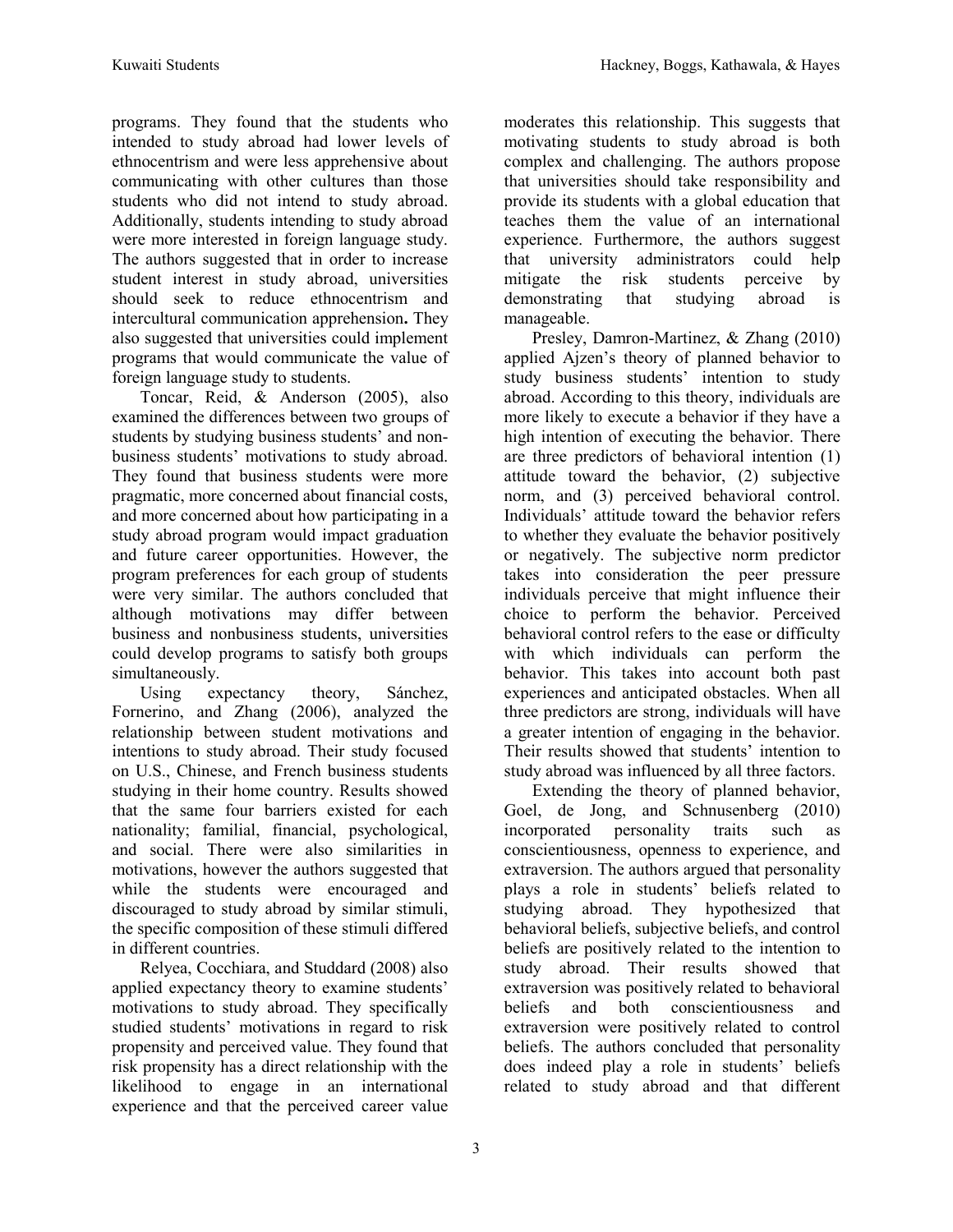personality traits influence different beliefs to varying extents.

Koirala-Azad and Blundell (2011), focusing on Nepali high school and university students, examined the motivations and feelings of both the students who choose to leave the country for higher education and those who choose to stay. They found that the decision process to stay or to go is filled with complicated choices and many influences. By conducting interviews, they concluded that cost is one of the main barriers for students choosing to study abroad. They also found that women faced additional barriers such as extremely protective parents and the fact that upon completion of a bachelor's degree, a Nepali woman in her early to mid-twenties is considered too old for marriage. Culture also played a huge role. Not only did most students feel an intense nationalism, consistent with Nepali culture, they put their families first which often created another barrier to study abroad. The authors claimed that overall, the students interviewed seemed to want to study abroad regardless of whether or not it was an option.

## **THEORY DEVELOPMENT AND DISCUSSION**

Study abroad gives students the opportunity to learn and grow as an individual. Research has identified several benefits, both personal and professional, that result from participating in a study abroad program.

Participation in study abroad programs has been shown to increase students' concern for international politics, cross-cultural interest and broaden their worldview (Carlson & Widaman, 1988). Consistent with Salisbury et al. (2009), Dwyer and Peters (2004) found that study abroad resulted in benefits such as increased maturity, self-confidence, tolerance of ambiguity, and language competency. Students can also develop emotional resilience, flexibility, and greater independence while studying abroad (Kitsantas, 2004). By studying abroad, students get the opportunity to enhance their understanding of different cultures, races, customs, and business practices, which increases tolerance, respect and open mindedness (Praetzel, Curcio, & Dilorenzo, 1996). After completing a study abroad program, students are

more able to think of national groups in terms of individual characteristics instead of solely in terms of non-personal attributes such as cultural traditions, food, and famous people from that country.

Not only do these benefits help students grow as a person, they can also help students be more marketable to future employers. Students who spend time abroad develop "a deeper understanding and respect for global issues, more favorable attitudes toward other cultures, stronger intercultural communication skills, improved personal and professional self-image, and better foreign language skills" (Salisbury et al., 2009, p. 120). The 2003 Rand Corporation Study "What makes a Successful Career Professional in an International Organization" had managers identify the most desirable qualifications of new hires. Many of the skills managers listed can result from participating in a study abroad program such as cross-cultural competence, the ability to work well in different cultures and with people of different origins, interpersonal and relationship skills, ambiguity tolerance and adaptability (Matherly, 2005). Loh, Steagall, Gallo, and Michelman (2011) found that student perceptions that study abroad will enhance their job market prospects is associated with the amount they are willing to pay for the study abroad experience.

Expectancy theory states that individuals will be motivated to exert effort if they believe that doing so has valence or will result in a reward (Greenberg, 2010). Based on the numerous benefits research has shown resulting from studying abroad, we predict that the more students perceive the personal and/or professional benefits of study abroad, the more willing they will be to participate in a studyabroad program.

- H1: *Willingness to study abroad is positively associated with perceived personal benefit.*
- H2: *Willingness to study abroad is positively associated with perceived professional benefit.*

Self-efficacy can be defined as an individual's belief about his or her ability to successfully perform specific tasks (Greenberg,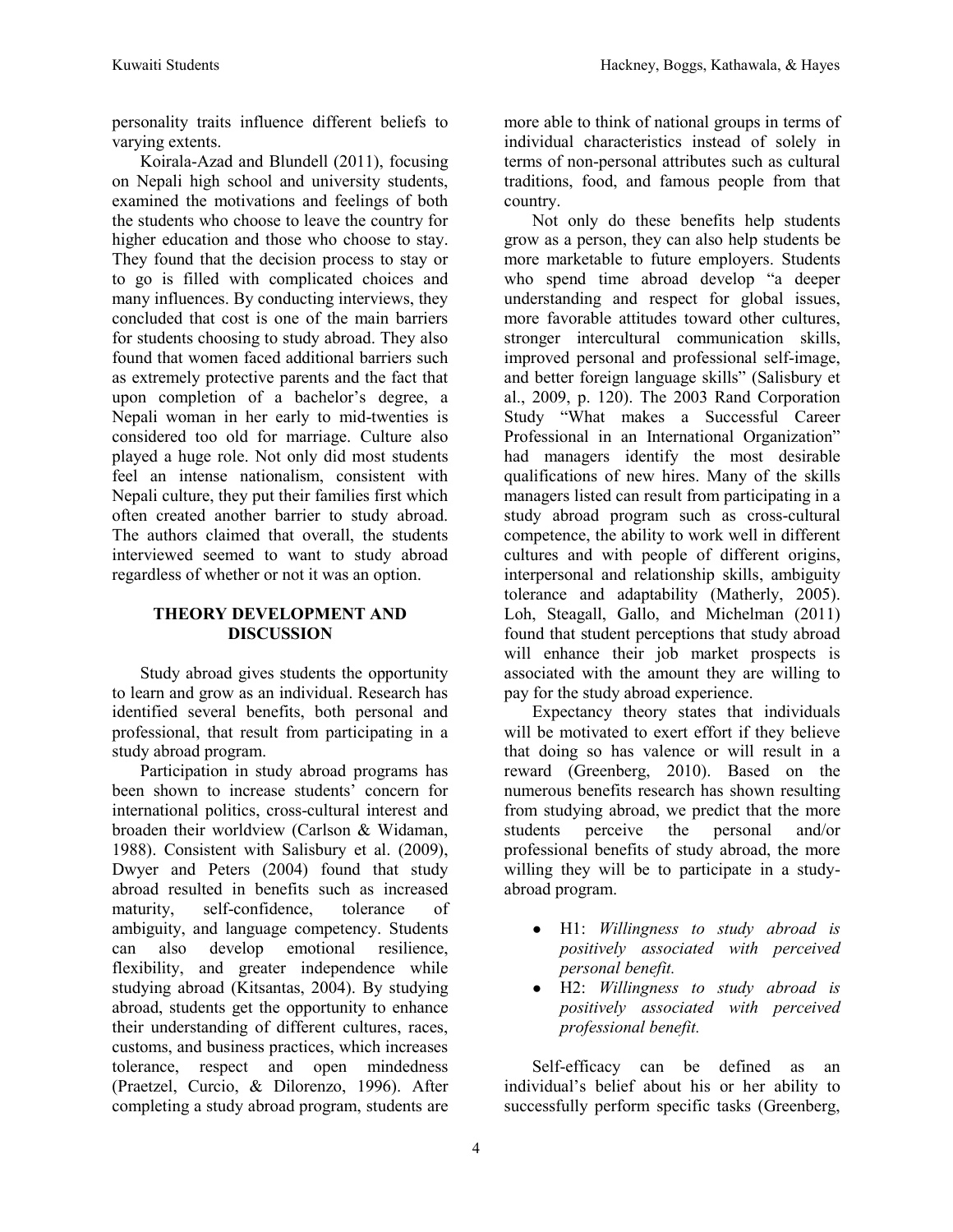2010). Individuals with a high self-efficacy are confident that they possess the knowledge and skills necessary to execute a task. We predict that self-efficacy, defined as students' confidence in their knowledge, skills, and abilities to study abroad successfully, is associated positively with willingness to study abroad.

● H3: *Willingness to study abroad is positively associated with self-efficacy (belief that one possesses the knowledge, skills, and ability to succeed).*

Oftentimes, student behaviors are greatly influenced both positively and negatively by their family and/or friends. The individuals that one interacts with daily, communicates with and shares common interests with can have an impact on one's decisions. Research has shown that students especially value their parents' opinions (Presley et al., 2010). Accordingly, we predict that students' willingness to study abroad will be positively related to the extent to which their family members have had international experiences. Furthermore, we predict that having close friends with international experience will increase willingness to study abroad.

● H4: *Willingness to study abroad is positively associated with having family and/or friends with international experience.*

Fear of the unknown may be motivation enough to cause students to avoid studying abroad in a foreign country. However, having previous experience traveling abroad either for vacation or study could whet a student's appetite for more. A previous international experience would likely boost a student's confidence that they can go abroad and be successful and alleviate some of the fear of the process. One of the most popular ways for students to gain this previous international experience is a short-term study abroad trip. For example, Lewis and Niesenbaum (2005), surveyed students who participated in a two-week summer study abroad trip to Costa Rica and found that upon returning to the U.S., half of them planned to study abroad

again. Many of these students drew a clear connection from their desire to study abroad again to their experience in Costa Rica. While the level of student willingness to study abroad could depend on whether their original trip was positive or negative, it is the authors' contention that positive international travel experiences are far more common that negative ones. We hypothesize that student willingness to study abroad will be positively associated with having previous international experience.

- H5: *Willingness to study abroad is positively associated with having previous international experience.*
- H6: *Willingness to study abroad is negatively associated with having committed personal relationships locally/domestically.*

For many years, one of the main motivations behind study abroad was the opportunity to study or to practice a foreign language (Holland & Kedia, 2003; Dwyer & Peters, 2004; Presley et al., 2010. Research has shown that increased language proficiency is one of the many benefits of study abroad (Kim & Goldstein, 2005; Salisbury et al., 2009). Additionally, if a student has studied a foreign language, they will feel more at ease in a foreign country that speaks that language than if they had no ability in that language whatsoever. The ability to communicate in a foreign country can make the experience much more positive. Accordingly, we predict that foreign language competence is positively associated with willingness to study abroad.

● H7: *Foreign language ability is positively associated with willingness to study abroad.*

Research has shown that there is a gender gap in study abroad participants and that females are more likely to study abroad than males (Thomas & McMahon, 1998; Kim & Goldstein, 2005; Salisbury et al., 2009). Kim and Goldstein (2005) found that levels of language interest, low ethnocentrism, and low intercultural communication apprehension were significant when trying to predict interest in study abroad.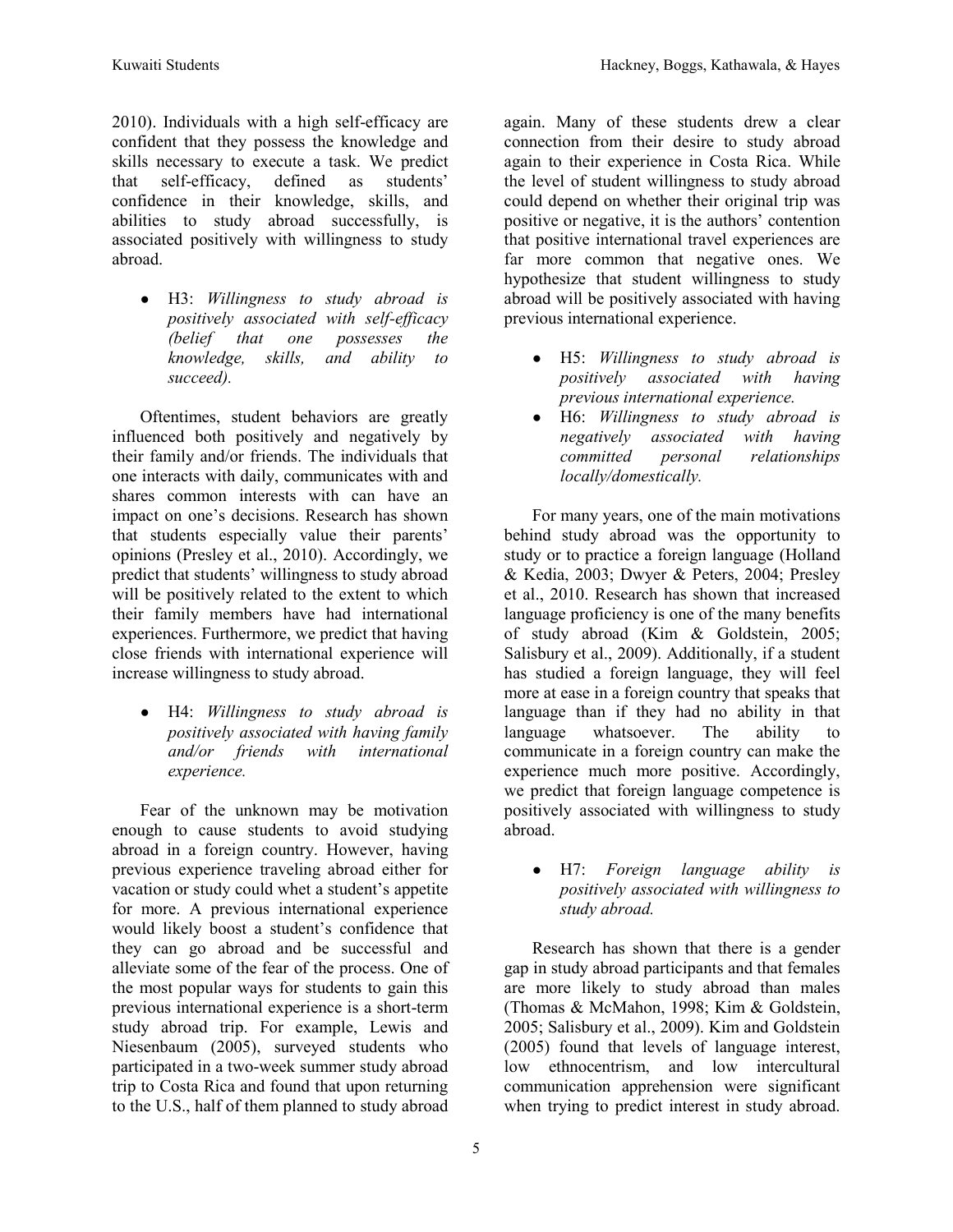Their results indicated that females not only had higher levels of language interest than males but also had significantly lower levels of ethnocentrism and intercultural communication apprehension. We predict that consistent with previous research, females will be more willing to study abroad than males.

## ● H8: *Females are more willing to study abroad than males.*

Program length is often an important factor when deciding whether or not to study abroad. Longer programs often cost more and require students to give up or leave their life behind for an extended period of time. Recently, short-term study abroad programs, which we define as lasting less than a semester, have become more popular, especially among business students (Holland & Kedia, 2003). Research has identified several barriers students face when considering whether or not to study abroad such as the fear of leaving the United States, financial constraints, and perceived or real lack of flexibility within their academic program (Lincoln Commission Report, 2005; Holland & Kedia, 2003; Albers-Miller et al., 1999; Salisbury et al., 2009). Participating in a shortterm study-abroad program may allow students to mitigate some of these barriers. For this reason, we predict that students will be more willing to study abroad short-term than longterm.

 H9: *Students are more willing to study abroad on short-term programs than on long-term programs.* 

As mentioned before, studying abroad can be an intimidating experience. Students have to adapt to new places, cultures, and people all at once. Doing this in an area that speaks the same language might alleviate some of the fear. Accordingly, we hypothesize that students will be more willing to study abroad in Arabicspeaking locations than non-Arabic-speaking locations.

● H10: *Students are more willing to study abroad in Arabic-speaking locations than non-Arabic-speaking locations.*

For many students, participating in a study abroad program means leaving their home country for the very first time. This is not only uncomfortable, but can also be viewed as threatening (Lewis & Niesenbaum, 2005). Many Arab parents think the U.S. is too far to send their children. Additionally, many Arab parents are reluctant to have their children, especially their daughters, exposed to American culture and society (Rugh, 2002). For these reasons, we predict that students will be more willing to study abroad in geographically close countries than geographically far countries.

● H11: *Students are more willing to study abroad in geographically close countries.*

Students often study abroad with the hopes of visiting cities or attractions of which they have only seen pictures. Usually, these are located in larger cities. Larger cities offer advantages to study abroad students that rural locations cannot, such as more extensive technology, communications, and transportation infrastructure. Business students, in particular, may be attracted by the important centers of global commerce. Due to this, we predict that students will be more willing to study abroad in urban locations than rural locations.

● H12: *Students are more willing to study abroad in urban locations than rural locations.*

Traveling across the globe can be a very intimidating experience for students. Universities often provide the opportunity to study abroad with faculty or other students of the home university. This may help alleviate the fear of traveling to a foreign country. Study abroad professionals agree that students are more likely to participate if a business faculty member from their home university taught the courses while abroad (Holland & Kedia, 2003). Due to this, we predict that students will be more willing to study abroad with others than alone.

● H13: *Students are more willing to study abroad with others than alone.*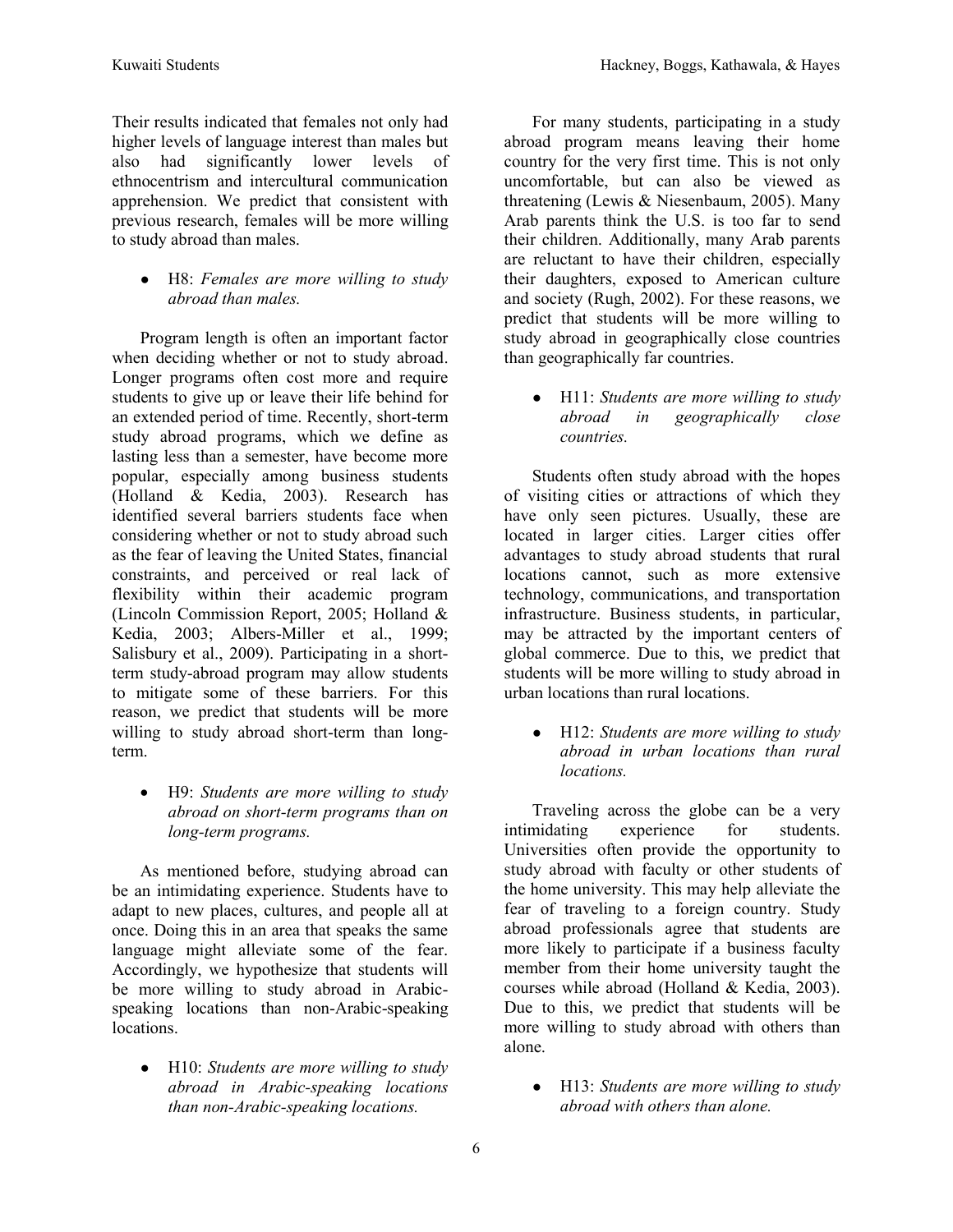## **METHODOLOGY**

#### **Sample**

A survey instrument (see page 16 for sample questions) was distributed to business students at a private Kuwaiti university in 2011. The university has approximately 3,600 students. 135 usable survey responses were received from students including responses from freshman-, sophomore-, junior-, senior-, and graduate-level students. 80 percent of respondents were business majors, 19 percent were various other majors, and less than 1 percent was unknown. Respondents' majors can be broken down into 51 percent Marketing, 10 percent Accounting, 8 percent Management, 5 percent MIS, 1 percent Finance, 22 percent Other and less than 1 percent was unknown. 28 percent of respondents were males, 71 percent were females, and less than 1 percent was unknown. Only the responses of Kuwaiti citizens were examined for this research, though surveys were collected from 20 non-Kuwaiti citizens as well. The average age of respondents was 21.9 years and the range was from 17 to 29 years old.

#### **Survey Instrument**

The survey instrument used was composed of four sections. The first section addressed socio-biographical factors and demographics such as age, gender, personal relationships, major of study, and highest degree obtained. The second section asked respondents to rate their

proficiency in foreign languages on a scale of zero to five; zero representing no ability and five representing a fluent and native speaker. Additionally, the second section included questions of quantity such as "How many foreign countries have you visited?" or "How many of your close friends have lived, studied, or worked abroad?" The third section questioned agreement with items related to willingness such as "I am willing to study abroad short-term (less than a semester program)." Respondents were asked to rate the extent to which they agreed or disagreed with a specific statement using a sixpoint Likert scale as following: 1= strongly disagree, 2=disagree, 3=somewhat disagree, 4=somewhat agree, 5=agree, and 6= strongly agree. A six-point scale was used, which prevented neutral responses. The questions were clear and unambiguous, and therefore suitably measured with single-item measures (Wanous, Reichers & Hudy, 1997). The fourth section of the survey instrument included four open-ended questions asking students to list countries in which they had previously lived, worked, studied, or visited. Before being administered to the Kuwaiti students, the survey was administered to American and International MBA students at an American university, who were graduate assistants to test its reliability and validity. Questions were deemed easy to understand and straightforward. Sample questions are shown on page 8.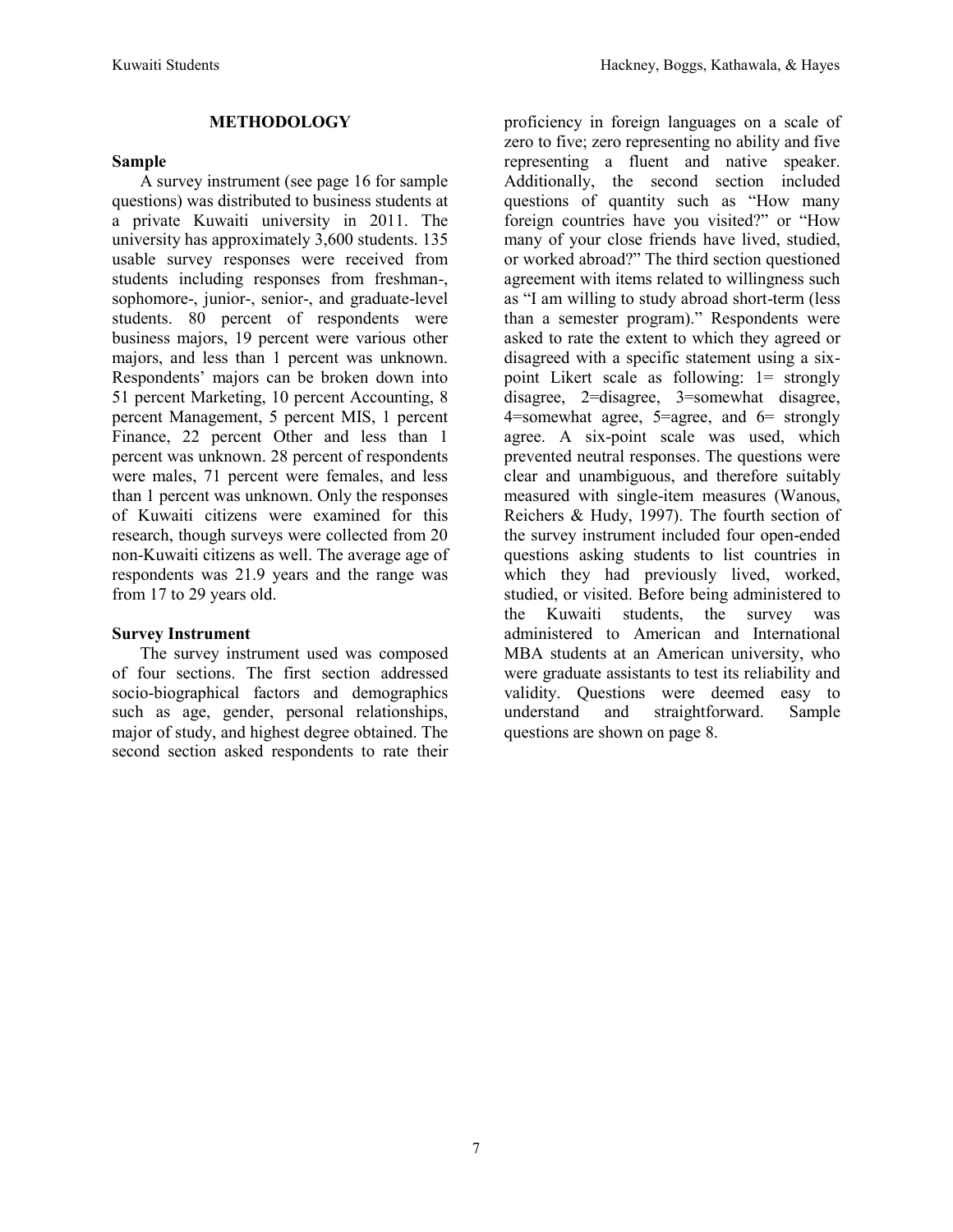# **Sample survey questions**

| Section 1                                                                                           |                                                                   |                                                                  |  |  |
|-----------------------------------------------------------------------------------------------------|-------------------------------------------------------------------|------------------------------------------------------------------|--|--|
| Rural / Small town / Medium town / Large city<br>Which best describes where you were mostly raised? |                                                                   |                                                                  |  |  |
| Your current class standing:                                                                        | Freshman / Sophomore / Junior / Senior / Graduate / Post-Graduate |                                                                  |  |  |
| Highest degree you have already completed:                                                          |                                                                   |                                                                  |  |  |
|                                                                                                     |                                                                   | None / High School / Associate / Bachelors / Masters / Doctorate |  |  |
| Undergraduate major:                                                                                |                                                                   | Accounting / Finance / Management / Marketing / MIS / Other      |  |  |
| If you circled Other, please indicate major:                                                        |                                                                   |                                                                  |  |  |

Section 2

| Please circle appropriate numbers below to indicate your proficiency in these languages<br>(0=No ability at all, 1=basic ability, 2=moderate ability, 3=high ability, 4=fluent non-native speaker, 5=fluent<br>native speaker) |          |  |                               |   |   |  |  |
|--------------------------------------------------------------------------------------------------------------------------------------------------------------------------------------------------------------------------------|----------|--|-------------------------------|---|---|--|--|
| Spanish                                                                                                                                                                                                                        | $\Omega$ |  |                               | 3 | 4 |  |  |
| French                                                                                                                                                                                                                         | $\theta$ |  | $\mathfrak{D}$                | 3 | 4 |  |  |
| German                                                                                                                                                                                                                         | $\theta$ |  | $\mathfrak{D}_{\mathfrak{p}}$ | 3 | 4 |  |  |
| Chinese                                                                                                                                                                                                                        | $\Omega$ |  | $\mathfrak{D}$                | 3 | 4 |  |  |
| English                                                                                                                                                                                                                        | $\theta$ |  | 2                             | 3 | 4 |  |  |
| Other $(1)$                                                                                                                                                                                                                    | $\theta$ |  |                               | 3 | 4 |  |  |
| Other $(2)$                                                                                                                                                                                                                    | $\Omega$ |  |                               | 3 | 4 |  |  |

| Please circle the number on the right that best answers the following<br>questions |          |  |               |   |      |
|------------------------------------------------------------------------------------|----------|--|---------------|---|------|
| How many of your close family members have lived, studied or worked abroad?        | $\Omega$ |  |               | 4 | $5+$ |
| How many of your close friends have lived, studied or worked abroad?               |          |  | -3            | 4 | $5+$ |
| How many times have you studied abroad short-term (less than a semester)?          |          |  | $\mathcal{E}$ |   | $5+$ |
| How many times have you studied abroad long-term (a semester or more)?             |          |  |               |   | $5+$ |

| Section 3                                                                        |                                    |                 |                                    |                          |       |                          |
|----------------------------------------------------------------------------------|------------------------------------|-----------------|------------------------------------|--------------------------|-------|--------------------------|
| Please indicate how much you disagree or agree with the following<br>statements. | <b>Strongly</b><br><b>Disagree</b> | <b>Disagree</b> | <b>Somewhat</b><br><b>Disagree</b> | <b>Somewhat</b><br>Agree | Agree | <b>Strongly</b><br>Agree |
| International experience is beneficial for professional and career development   |                                    |                 |                                    | 4                        |       | O                        |
| International experience is beneficial for personal development                  |                                    |                 |                                    | 4                        |       |                          |
| I am willing to study abroad short-term (less than a semester program)           |                                    |                 |                                    | 4                        |       | b                        |
| I am willing to study abroad long-term (semester or longer)                      |                                    |                 |                                    |                          |       |                          |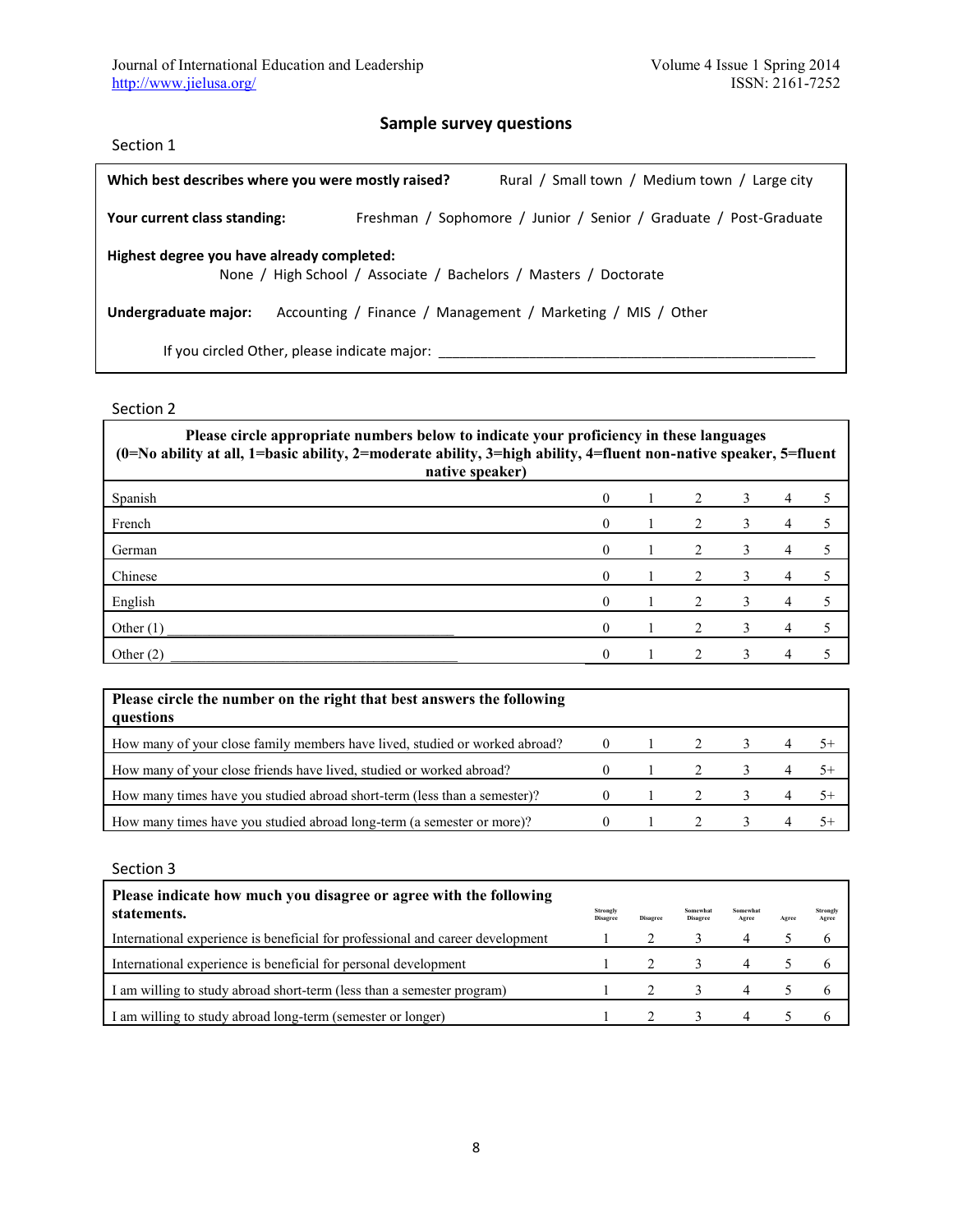# **EMPIRICAL ANALYSIS AND FINDINGS**

Empirical analysis is ongoing but initial findings are interesting and revealing. As shown in Figure 1, Kuwaiti students show a slight preference for long-term study abroad programs rather than short term programs. This contrasts with findings by Hackney et al. (2012), who found that American students exhibited a statistically significant preference for short-term programs. Figure 2 shows that Kuwaiti students prefer to study in Europe, Australia, and North America more than Asia, Latin America, and Africa. Figure 3 shows a preference to live in countries where Arabic is not the dominant language. Figures 4 and 5 shown language proficiencies of the Kuwaiti students. Most respondents are fluent in more than one language, with European languages being the most common second languages spoken by respondents. Figure 6 shows that respondents are equally open to living in geographic locations that are close or distant. Figure 7 shows a strong preference for urban, as opposed to rural, locations, and Figure 8 shows a strong preference for living or studying abroad with others as opposed to going alone. Responses described in Figures 7 and 8 are consistent with Hackney et al. (2012) but responses described in Figures 3, 4, 5, and 6 are in contrast to findings for American students (Hackney et al., 2012). These findings are interesting, and ongoing statistical analysis is being conducted to determine the degree of support or lack of support that is provided for all of the hypotheses presented in the theory section of this paper.



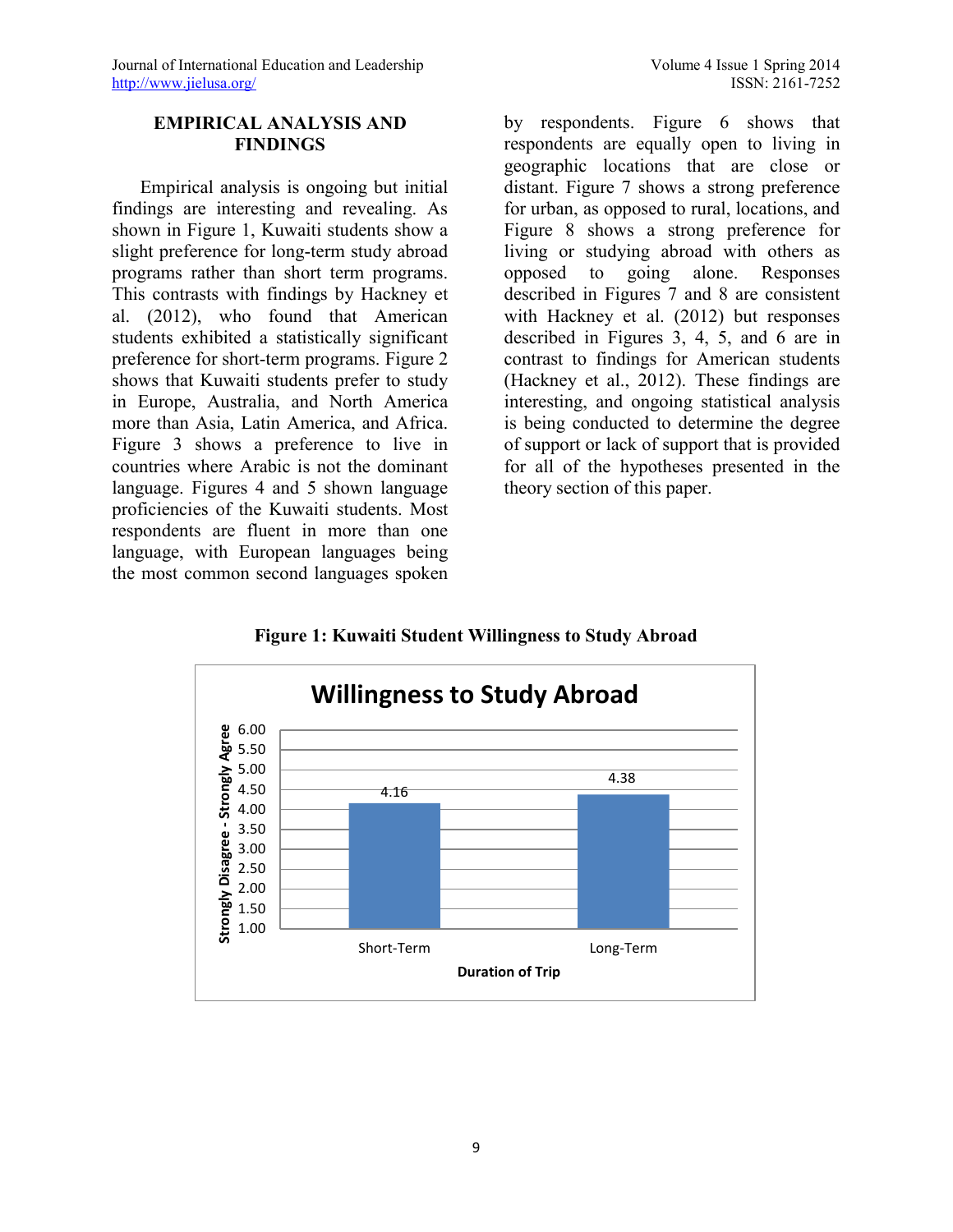

**Figure 2: Kuwaiti Student Willingness to Live in Different Locations**



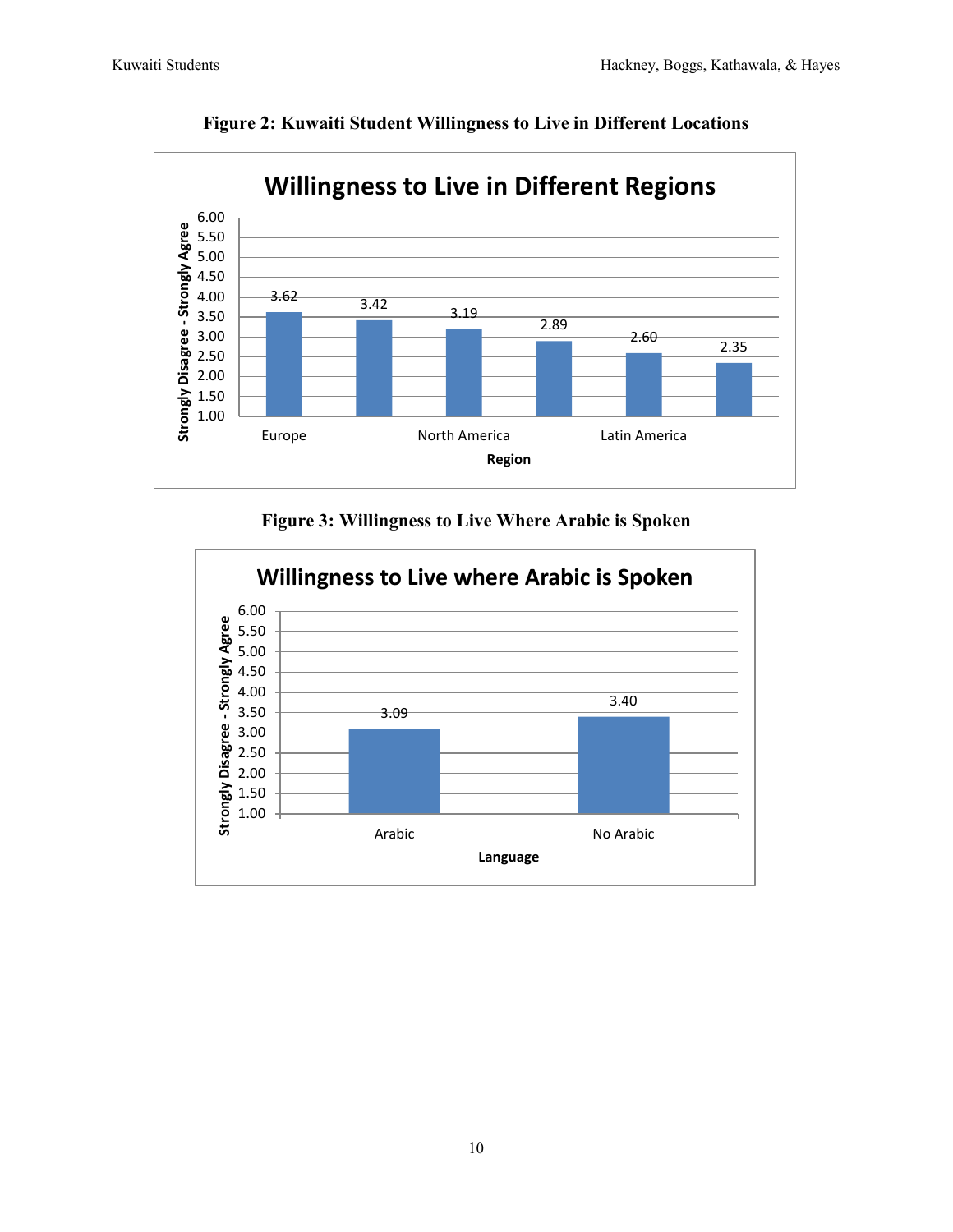

**Figure 4: Rate of Language Proficiency by Respondents**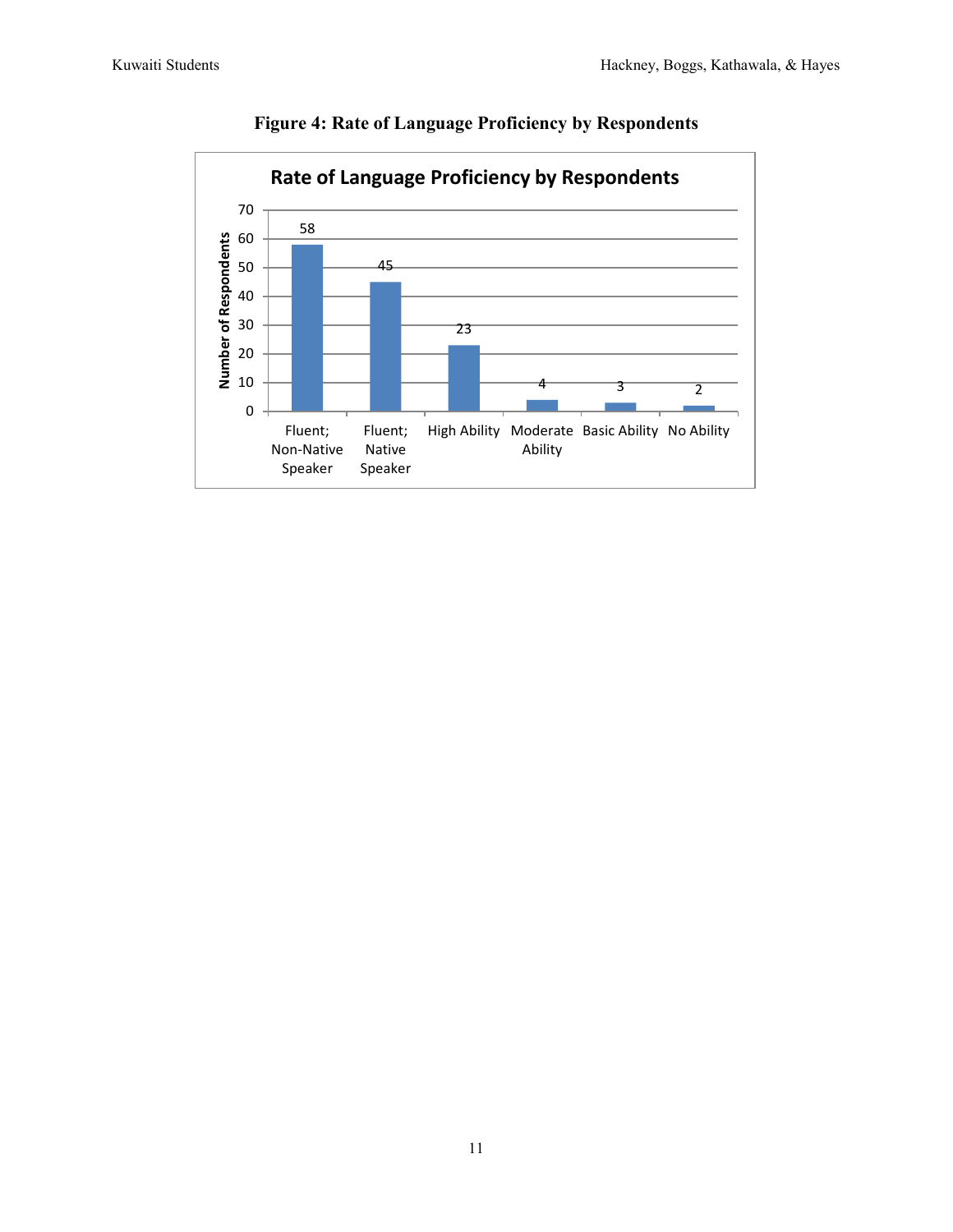

# **Figure 5: Languages Rated Most Frequently**

**Figure 6: Willingness to Live in a Geographically Close or Far Location**

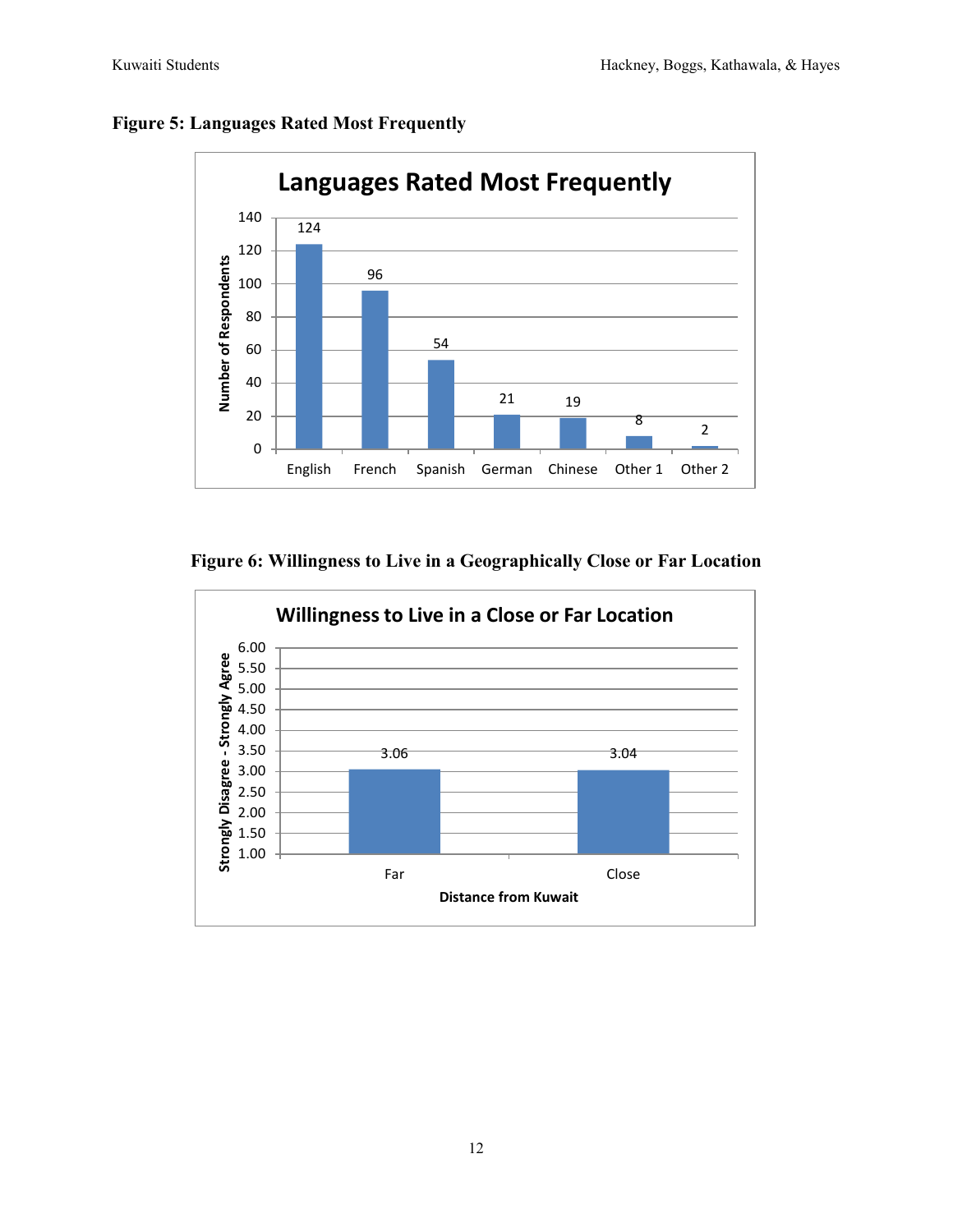

**Figure 7: Willingness to live in Urban Versus Rural Locations**

**Figure 8: Willingness to Travel with Others Versus Travel Alone**

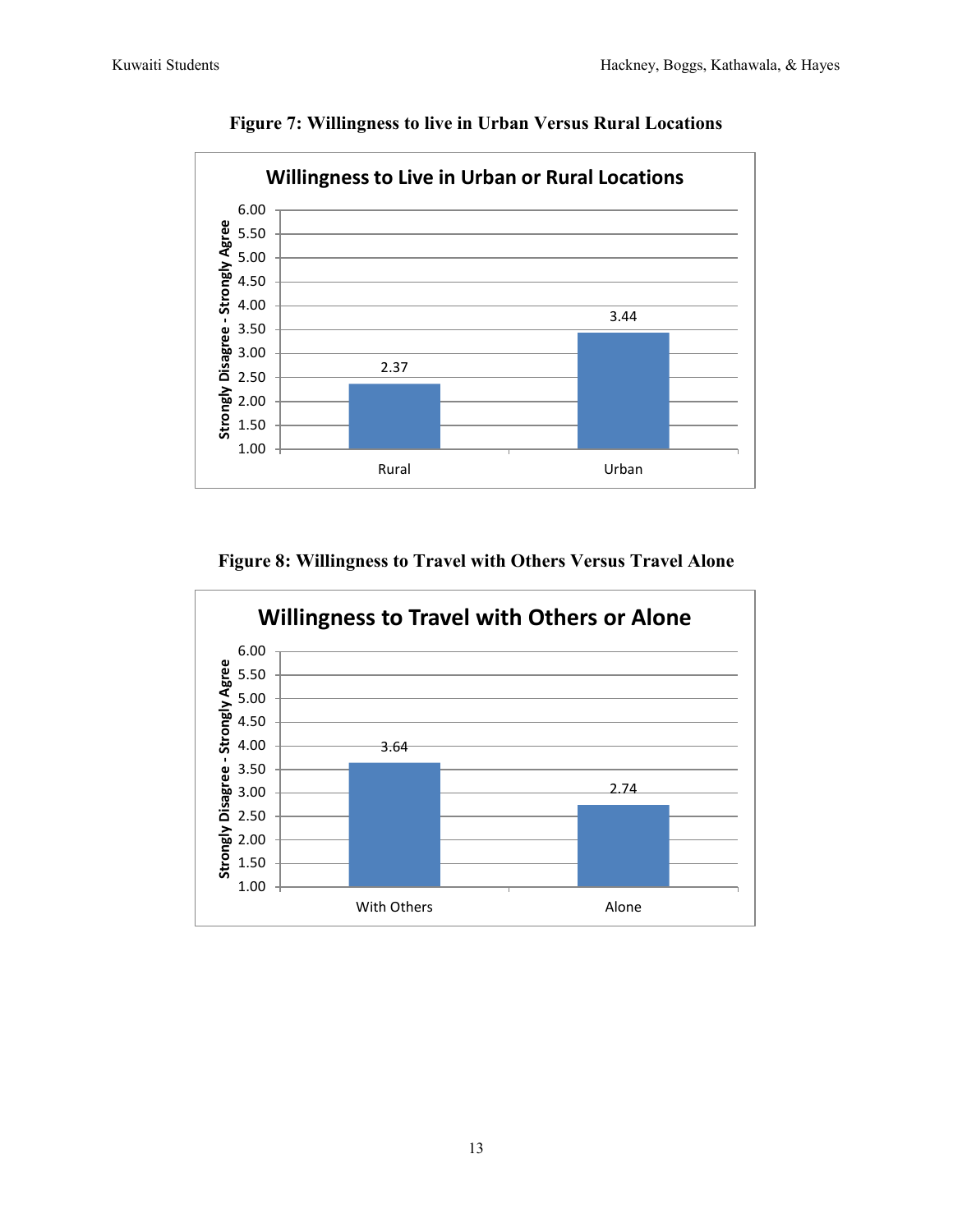# **DISCUSSION, LIMITATIONS AND CONCLUSION**

The choice to study abroad is influenced by a multitude of situational and personal factors. Study-abroad participation is of high interest to U.S. and foreign institutions in light of the growth of higher education in developing nations and the slight decline in some developed markets due to population and technological shifts. Our preliminary findings indicate that Kuwaiti students prefer to study in Europe and locations with an Anglo-European heritage. Additionally, Kuwaiti students prefer urban locations and prefer to study abroad with others who are familiar or close to them. These findings are interesting, and in line with findings for American students. Other findings are quite different from previous studies' findings about American students. In particular, Kuwaiti's do not seem to be bothered by geographic distance as Americans are, they indicate a clear willingness to study abroad long-term, and Kuwaiti students have more developed abilities in second languages.

Since there is disagreement among scholars as to the appropriate or best length of time to study abroad in order to realize benefits, and since Kuwaiti students seem more willing to study abroad long-term than American students, it would be interesting to study in greater detail the impacts of long- versus short-term study abroad programs for business students from different countries. Short-term programs are very popular in the U.S. but Kuwaiti's indicate a preference for long-term programs. Other interesting areas for continued investigation are the differences for men versus women in the Middle East versus the West. American women are more willing and likely to study abroad than American men. This study is still investigating differences between Kuwaiti men and women.

## **AUTHORS**

**KAYLEE HACKNEY** is a doctoral student in Organizational Behavior and Human Resources at Florida State University. She holds a Bachelor of Arts degree in French and a Master of Business Administration from Eastern Illinois University, and has lived and traveled in

multiple countries. Her research interests include organizational citizenship behavior, competition, interpersonal behaviors, culture and identity, coworker relationships, and work and family balance. She has previously published in the Journal of Teaching in International Business and has presented and won awards for her research at scholarly conferences.

**DAVID BOGGS** is an Associate Professor and Assistant Chair of Management at Eastern Illinois University. He received his Ph.D. from the University of Texas at Dallas. His research focuses on international competitiveness, collaborative strategies, social responsibility and ethics in multinational organizations, and executives' international experience. He has published in many management, international business and education journals and has presented his research on five continents.

**YUNUS KATHAWALA** is a Professor of Business Administration at Gulf University for Science & Technology in Kuwait. He completed his Ph.D. from the University of Georgia, as well as his M.B.A. from Atlanta University and B.A. from the University of Bombay. Dr. Kathawala was a full professor at Eastern Illinois University before moving to his present position. He has supervised many Ph.D. dissertations and has published extensively in the areas of business, management, leadership and education.

**JOHN HAYES** is head of the Business Administration Department at Gulf University for Science & Technology in Kuwait, and also has a second appointment in the Department of Mass Communications. He received his Ph.D. degree from Temple University and bachelor's and master's degrees from Kent State University. He also has extensive consulting activities and has served on numerous boards. He is pursuing research that explains the critical factors that companies consider before buying or expanding a franchise company internationally, and researching active learning resources to help students learn more effectively in the Middle East.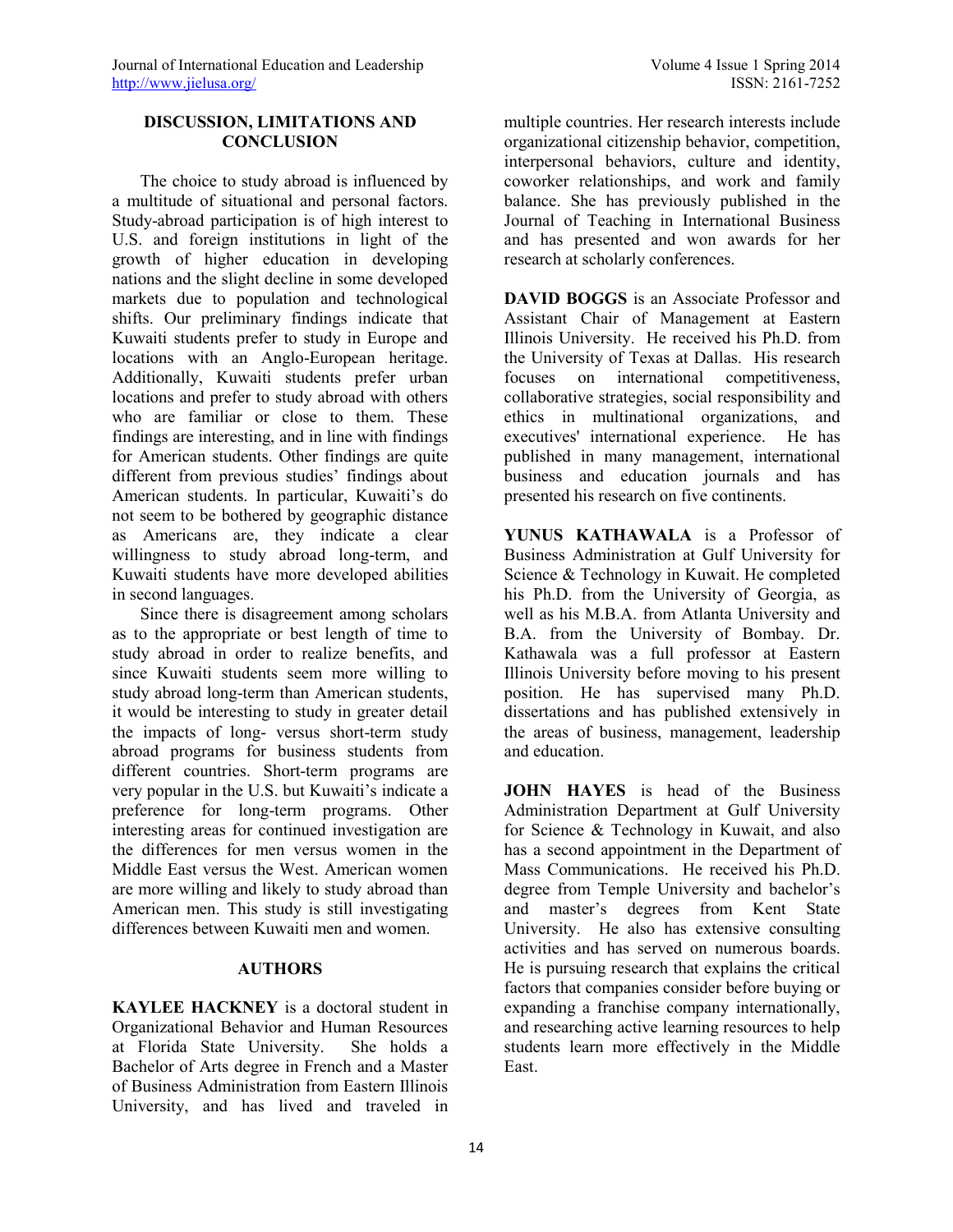### **REFERENCES**

- Agarwal, V. B. & Winkler, D. R. (1985). Foreign demand for United States higher education: A study of developing countries in the eastern hemisphere. *Economic Development and Cultural Change, 33*(3), 623.
- Albers-Miller, N., Prenshaw, P.J, and Straughan, R.D. (1999). Student perceptions of study abroad programs: A survey of U.S. colleges and universities. *Marketing Education Review, 9*(1), 29- 36.
- Altbach, P. G. (2004). Higher Education Crosses Borders. *Change, 36*(2), 18-24.
- Carlson, J.S. and Widaman, K.F. (1988). The effects of study abroad during college on attitudes toward other cultures. *International Journal of Intercultural Relations, 12*(1), 1-17.
- Dwyer, M. M. and Peters, C.K. (2004). The benefits of study abroad: New study confirms significant gains. *Transitions Abroad, 27* (5), 56-57.
- Goel, L., Jong, P.T. and Schnusenberg, O. (2010). Toward a comprehensive framework of study abroad intentions and behaviors. *Journal of Teaching in International Business, 21,* (4), 248-265.
- Greenberg, J. (2010). *Managing Behavior in Organizations* (Prentice Hall; Boston, MA).
- Hackney, K., Boggs, D., & Borozan, A. (2012). An empirical study of student willingness to study abroad. *Journal of Teaching in International Business, 23*(2), 123-144.
- Holland, K.M. and Kedia, B.L. (2003). Internationalizing business students through the study abroad experience: Opportunities and challenges. *Advances in International Marketing, 13,* 115-139.
- Institute of International Education. (2011). Open doors 2011 fast facts. Open Doors Report on International Educational Exchange. Retrieved from [http://www.iie.org/Research-and-](http://www.iie.org/Research-and-Publications/Open-Doors)[Publications/Open-Doors.](http://www.iie.org/Research-and-Publications/Open-Doors)
- Institute of International Education. (2010). International academic exchange between the United States and the Middle East on the rise [Press Release]. Retrieved from the state of the state of the state of the state of the state of the state of the state of the state of the state of the state of the state of the state of the state of the state of the state of the state of [http://www.iie.org/en/Who-We-](http://www.iie.org/en/Who-We-Are/News-and-Events/Press-Center/Press-Releases/2010/2010-12-07-Open-Doors-Middle-East-US-Educational-Exchange)[Are/News-and-Events/Press-](http://www.iie.org/en/Who-We-Are/News-and-Events/Press-Center/Press-Releases/2010/2010-12-07-Open-Doors-Middle-East-US-Educational-Exchange)[Center/Press-Releases/2010/2010-12-](http://www.iie.org/en/Who-We-Are/News-and-Events/Press-Center/Press-Releases/2010/2010-12-07-Open-Doors-Middle-East-US-Educational-Exchange) [07-Open-Doors-Middle-East-US-](http://www.iie.org/en/Who-We-Are/News-and-Events/Press-Center/Press-Releases/2010/2010-12-07-Open-Doors-Middle-East-US-Educational-Exchange)[Educational-Exchange.](http://www.iie.org/en/Who-We-Are/News-and-Events/Press-Center/Press-Releases/2010/2010-12-07-Open-Doors-Middle-East-US-Educational-Exchange)
- Kim, RR. I. and Goldstein, S.B. (2005), Intercultural attitudes predict favorable study abroad expectations of U.S. college students. *Journal of Studies in International Education, 9,* 265-278.
- Kitsantas, A. (2004). Studying Abroad: The role of college students' goals on the development of cross-cultural skills and global understanding. *College Student Journal, 38*(3), 441-452.
- Koirala-Azad, S. & Blundell, J. (2011), "Concepts of choice and motivation in the discourse on the globalization of higher education." *Intercultural Education, 22*(3), 135-148.
- Lewis, Tammy L., and Richard A. Niesenbaum, (2005), "The benefits of short-term study abroad." Chronicle of Higher Education 51 (39), B20.
- Lincoln Commission. (2005). Global competence and national needs: One million Americans studying abroad. Final Report from the Commission on the Abraham Lincoln Fellowship Program, Washington, DC.
- Loh, C., Steagall, J., Gallo, A., Michelman, J. (2011), "Valuing short-term study